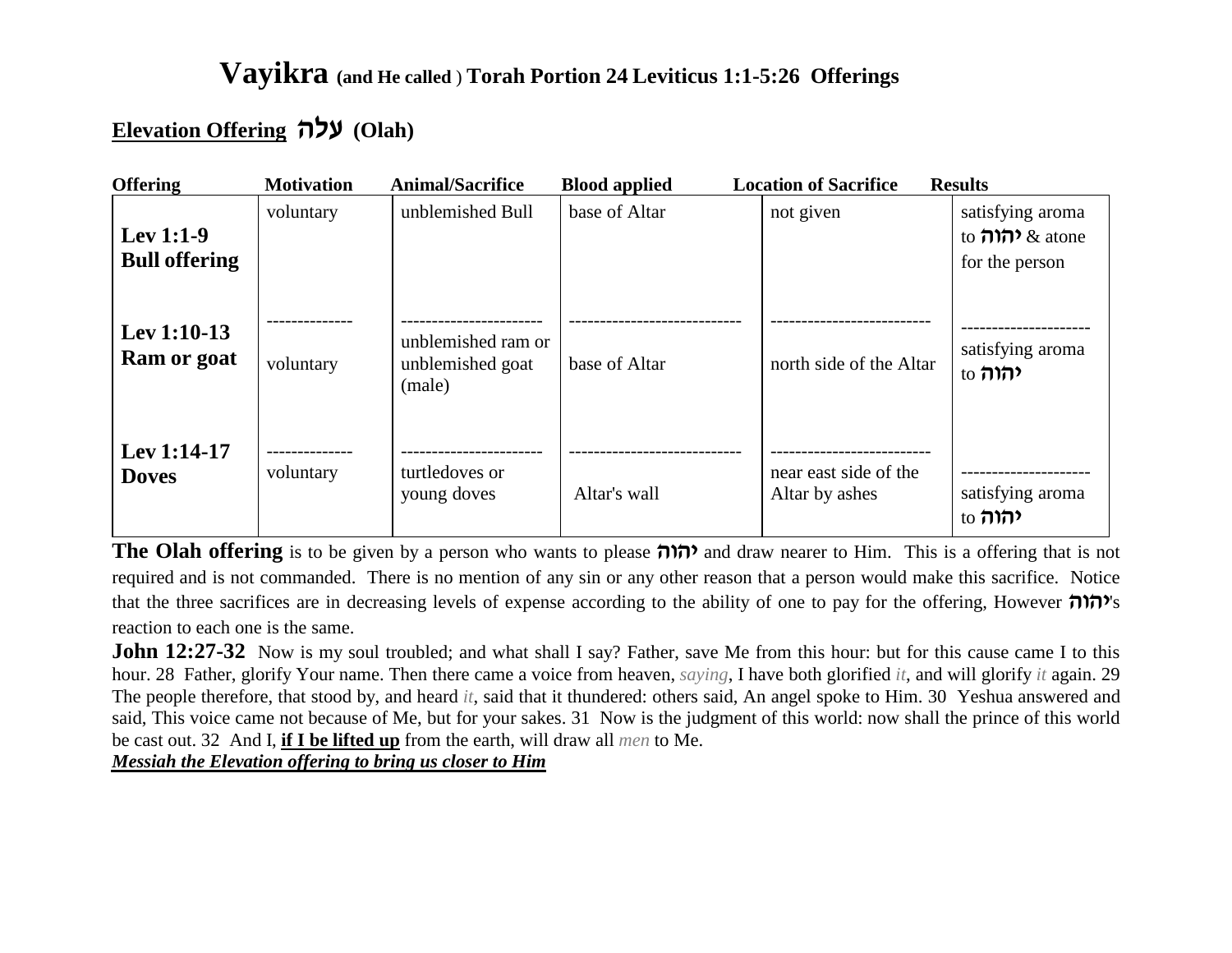#### **Add** (Minchan) מנחה

| <b>Offering</b>                     | <b>Motivation</b> | <b>Animal/Sacrifice</b>                                                           | <b>Blood applied</b>                                             | <b>Location of Sacrifice</b>                | <b>Results</b>                                                 |
|-------------------------------------|-------------------|-----------------------------------------------------------------------------------|------------------------------------------------------------------|---------------------------------------------|----------------------------------------------------------------|
| Lev $2:1-3$<br>on Altar             | voluntary         | fine flour pour oil,<br>frankincense & salt<br>no leavening                       | no blood                                                         | three finger portion<br>burned on the Altar | satisfying aroma<br>to הוה, part<br>eaten by priests           |
| Lev $2:4$<br><b>Baked</b>           | voluntary         | fine flour mixed<br>with oil or wafers<br>smeared with oil<br>baked in oven +salt | no blood                                                         |                                             |                                                                |
| Lev 2:5-6<br>in a pan               | voluntary         | fine flour mixed<br>with oil on the pan<br>$+$ salt                               | no blood break bread<br>and pour oil on<br>--------------------- |                                             |                                                                |
| Lev 2:7-10<br>deep pan              | voluntary         | fine flour mixed<br>with oil deep pan<br>$+$ salt                                 | no blood, Priest shall<br>bring it close to the<br>Altar         | memorial portion<br>burned on the Altar     | satisfying aroma<br>to ו <b>הוה</b> , part<br>eaten by priests |
| Lev $2:14-16$<br><b>First Grain</b> | voluntary         | first grain, parched,<br>ground with oil,<br>frankincense & salt                  | -----------------------------<br>no blood                        | memorial portion<br>burned on the Altar     | fire offering to<br>יהוה                                       |

This offering is not offered to atone for sin. It is offered for a closer relationship with the Creator.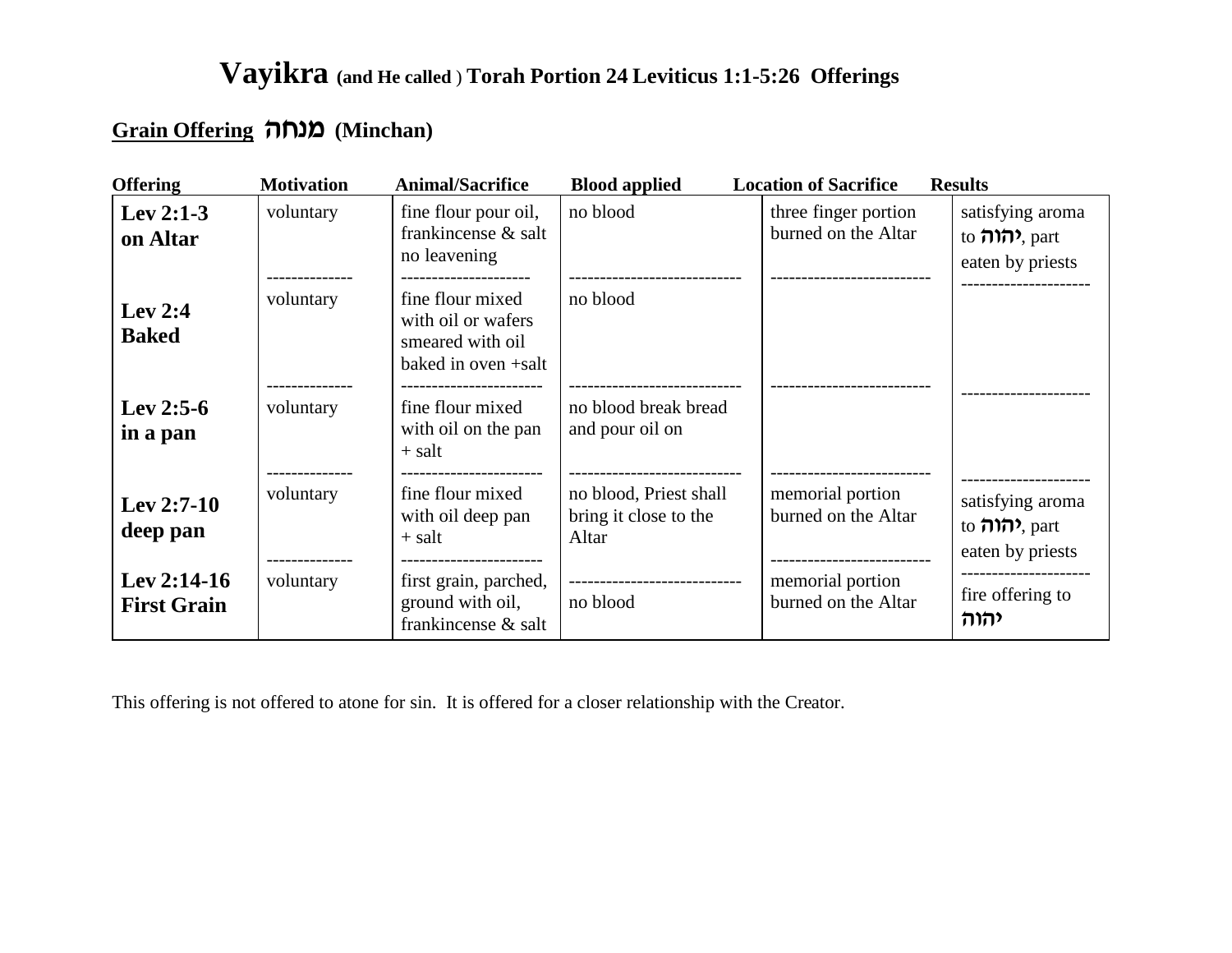## **Peace Offering mely (Shalom)**

| <b>Offering</b>              | <b>Motivation</b> | <b>Animal/Sacrifice</b>                                                                                    | <b>Blood applied</b>    | <b>Location of Sacrifice</b>               | <b>Results</b>                                                   |
|------------------------------|-------------------|------------------------------------------------------------------------------------------------------------|-------------------------|--------------------------------------------|------------------------------------------------------------------|
| Lev $3:1-5$<br><b>Cattle</b> | voluntary         | male or female<br>cattle<br>burn the fat,<br>kidneys, diaphragm<br>& liver                                 | on the Altar all around | at the entrance to the<br>tent of meeting, | satisfying aroma<br>to <b>להוה</b>                               |
| Lev $3:6-11$<br><b>Sheep</b> | voluntary         | male or female<br>sheep. remove tail<br>burn the fat,<br>kidneys,<br>diaphragm, liver $\&$<br>choice parts | on the Altar all around | hring it before הרה,                       | it is the food of<br>the fire for <b>חוה</b>                     |
| Lev 3:12-16<br>Goat          | voluntary         | goat<br>burn the fat,<br>kidneys,<br>diaphragm, liver $\&$<br>choice parts                                 | on the Altar all around | at the entrance to the<br>tent of meeting  | it is the food of<br>the fire, satisfying<br>aroma to <b>הוה</b> |

This offering is not offered to atone for sin. It is offered for a closer relationship with the Creator.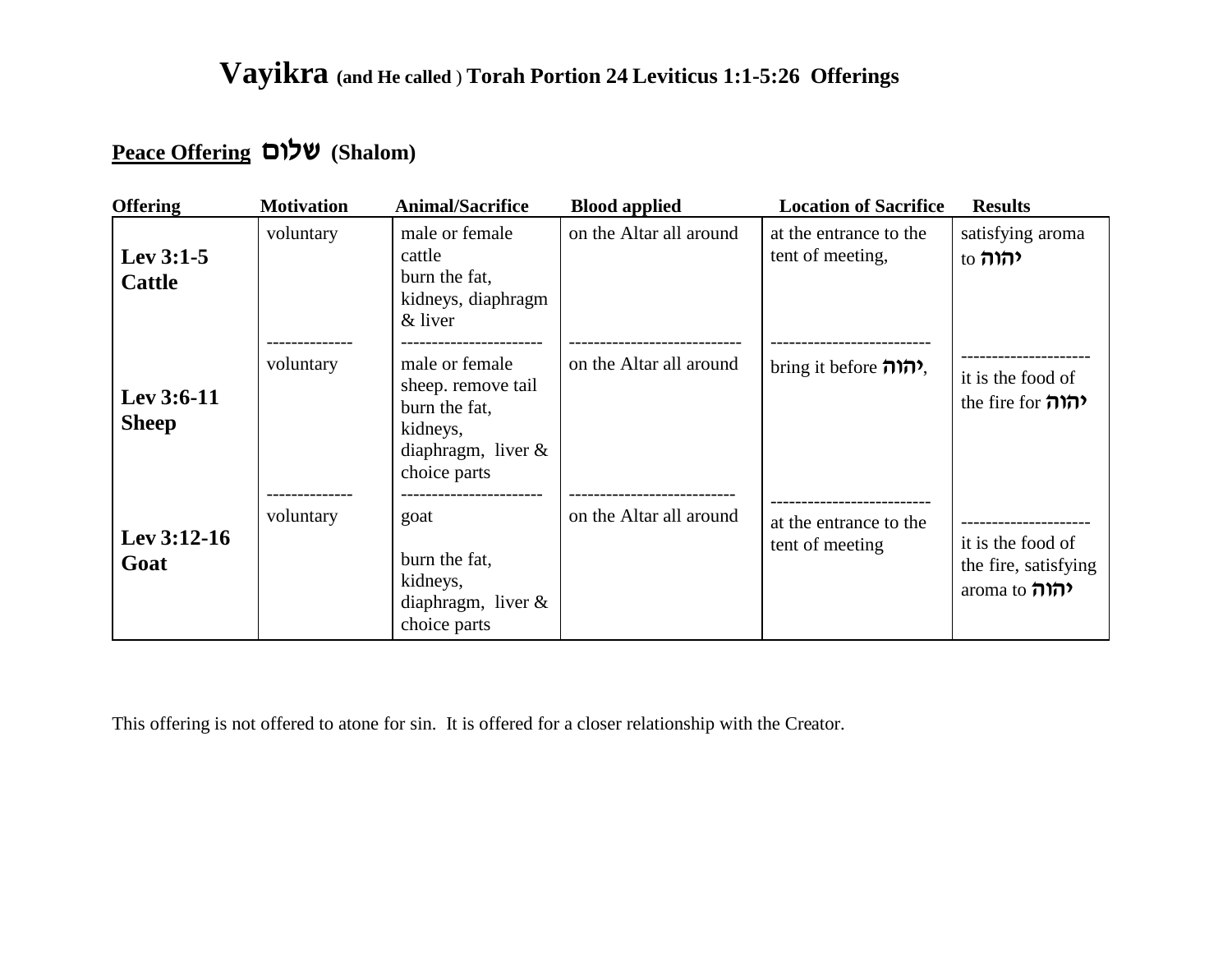### **Sin Offering**  $NOP$  **(Chet)**

| <b>Offering</b>                              | <b>Motivation</b>                                                                       | <b>Animal/Sacrifice</b>                                                | <b>Blood applied</b>                                                                                                                                                                          | <b>Location of Sacrifice</b>                                                                                                                                                        | <b>Results</b>                                              |
|----------------------------------------------|-----------------------------------------------------------------------------------------|------------------------------------------------------------------------|-----------------------------------------------------------------------------------------------------------------------------------------------------------------------------------------------|-------------------------------------------------------------------------------------------------------------------------------------------------------------------------------------|-------------------------------------------------------------|
| Lev $4:1-12$<br>Kohen                        | Commanded:<br>for Priest's<br>unintentional<br>sin bringing<br>guilt upon the<br>people | young bull<br>burn the fat.<br>kidneys, diaphragm<br>& liver           | sprinkle blood 7 times<br>toward curtain with<br>forefinger & place on<br>horns of the Incense<br>Altar & rest poured at<br>base of the Copper Altar                                          | at the entrance to the<br>tent of meeting Priest<br>shall slaughter it.<br>The hide and all flesh,<br>head and feet are<br>burned outside camp                                      | go up in smoke<br><b>before חוה</b>                         |
| Lev 4:13-21<br><b>The</b><br><b>Assembly</b> | Commanded;<br>All Israel sin<br>unintentionally                                         | young bull<br>burn the fat,<br>kidneys, diaphragm<br>& liver           | sprinkle blood 7 times<br>toward curtain with<br>forefinger & place on<br>horns of the Incense<br>Altar & rest poured at<br>base of the Copper Altar<br>The anointed brings<br>blood (Yeshua) | <b>Elders</b> put hands on it<br>at entrance to the tent<br>of meeting and<br>someone shall<br>slaughter it.<br>The hide and all flesh,<br>head and feet are<br>burned outside camp |                                                             |
| Lev 4:22-26<br><b>Ruler</b>                  | Commanded;<br>ruler sin<br>unintentionally                                              | male goat<br>fat burned on Altar                                       | Priest take blood and<br>put it on horns of the<br>Altar & pour rest at the<br>base of the Altar                                                                                              | north side of the<br>Copper Altar? north $&$<br>hidden are spelled the<br>same in Hebrew                                                                                            | forgiven                                                    |
| Lev 4:27-35<br><b>A Person</b>               | Commanded;<br>Individual<br>person sin<br>unintentionally                               | she goat<br>fat burned on Altar<br>female sheep<br>fat burned on altar | Priest take blood and<br>put it on the horns of the<br>Altar $\&$ pour rest at the<br>base of the Altar                                                                                       | He shall put hands on<br>it at the north side of<br>the Copper Altar and<br>he shall slaughter it.                                                                                  | satisfying aroma<br>to <b>הוה</b><br>forgiven,<br>atonement |

**This offering is offered only for unintentional sins**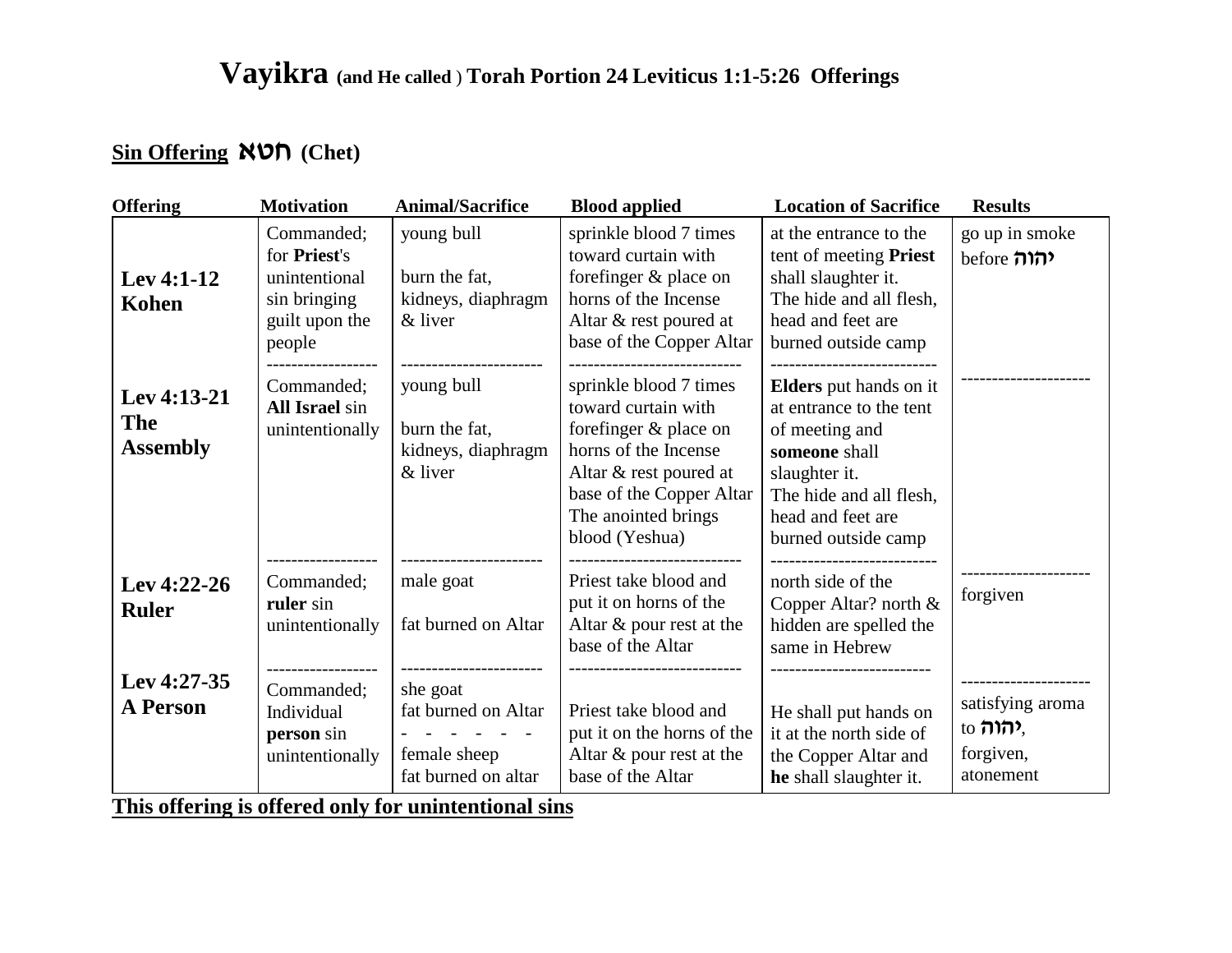### **Trespass Offering DWN** (Asham)

| <b>Offering</b>                   | <b>Motivation</b>                                                                                     | <b>Animal/Sacrifice</b>                                             | <b>Blood applied</b>                                                                           | <b>Location of Sacrifice</b>                                                            | <b>Results</b>                                  |
|-----------------------------------|-------------------------------------------------------------------------------------------------------|---------------------------------------------------------------------|------------------------------------------------------------------------------------------------|-----------------------------------------------------------------------------------------|-------------------------------------------------|
| Lev $5:1-6$<br>oath, unclean      | commanded to<br>confess $\&$<br>bring sacrifice                                                       | female sheep or<br>goat                                             | (Priest put blood on<br>horns of Altar & pour<br>the rest at base of Altar)                    | (He shall put his hands)<br>on its head, north of<br>Altar He shall slay it)            | atonement                                       |
| Lev $5:7-10$<br>oath, unclean     | commanded to<br>confess $\&$<br>bring sacrifice                                                       | 2 turtle doves or 2<br>young doves/ 1 for<br>$sin \& 1$ for elev.   | sprinkle the blood on<br>wall of the Altar, the<br>rest at base of the Altar<br>-------------- | nip its head (use<br>fingernail) location not<br>specified<br>------------------------- | atonement &<br>forgiven<br>-------------------- |
| Lev 5:11-13<br>oath, unclean      | commanded<br>(confess)                                                                                | $1/10$ ephah of fine<br>flour                                       | no blood                                                                                       | no blood, three finger<br>portion (kometz) of<br>dough burned on altar                  | atonement $&$<br>forgiven<br>---------------    |
| Lev $5:14-16$<br><b>Treachery</b> | commanded for<br>unintentional<br>sin against God<br>commanded for                                    | ram plus $1 < 1/5$ th<br>amount defrauded                           | (Priest put blood on<br>horns of the Altar &<br>pour the rest at base of<br>the Altar)         | (He shall put his hands<br>on its head, north of<br>the Altar He shall slay<br>it)      | atonement &<br>forgiven                         |
| Lev 5:17-19<br>break<br>command   | unintentionally<br>breaking a<br>commandment<br>------------------<br>commanded for<br>lying, robbery | ram of proper value<br>------------------------                     | (Priest put blood on<br>horns of the Altar &<br>pour the rest at base of<br>the Altar)         | (He shall put his hands)<br>on its head, north of<br>the Altar He shall slay<br>it)     | atonement &<br>forgiven                         |
| Lev 5:20-26<br>lie or rob         |                                                                                                       | return robbed items<br>plus $1/5$ value $\&$<br>ram of proper value | (Priest put blood on the<br>horns of the Altar &<br>pour the rest at base of<br>Altar)         | (He shall put his hands)<br>on its head, north of<br>the Altar He shall slay<br>it)     | atonement &<br>forgiven                         |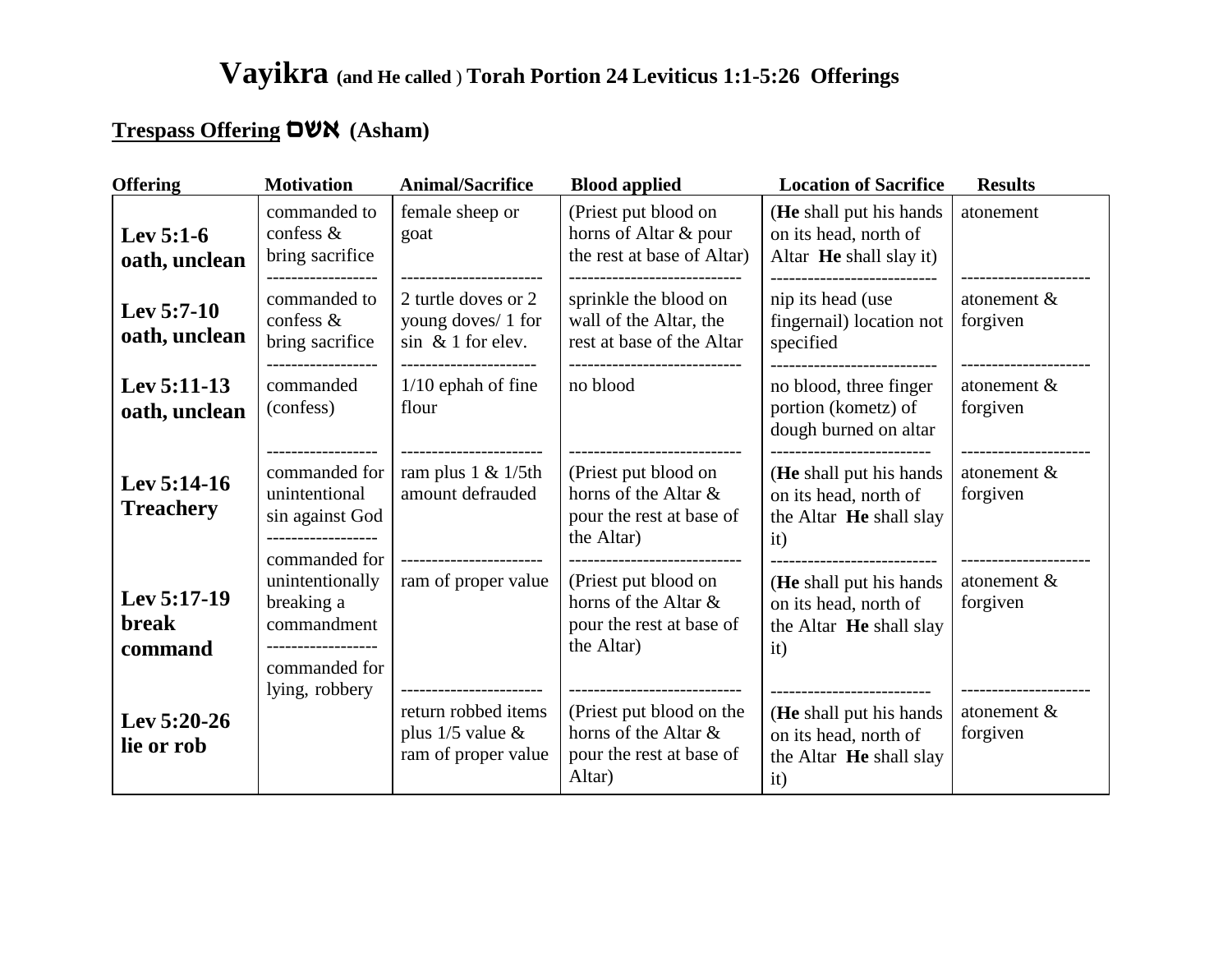**The root word for Offering** means "to come near." Male or female birds may be used. Also birds may have a blemish but not missing a wing or leg. Turtle doves may be used only when they are mature and young doves may only be used before they are mature. Both species have a glistening ring of feathers around their neck. Turtle doves may be used if they have the ring (mature) and Young doves may be used if they don't have the ring, because they develop the ring as they mature.

**The Minshan offering** is to be given by a person who wants to please **dedi** and draw nearer to Him. This is a offering that is not required and is not commanded. There is no mention of any sin or any other reason that a person would make this sacrifice. Notice that there is a wide variety of offerings that can be made, unlike the sin offerings that are more restricted.The name Minshah implies a tribute to a superior. Oil symbolizes comfort and frankincense represents joy and satisfaction. Lev 2:1 says when a person (literally a soul) brings a voluntary offering, **dedi** will regard it as if he were offering his very soul. The minimum offering of Fine flour is one tenth ephah (3.5 liters). One log of oil is equal to between 12 and 24 ounces. The three middle fingers of the Priest were used to scoop up as much of the oil and flour mixture as his hand will hold. This amount is called a "kometz". He then does the same to the opposite side of the bowl to scoop the frankincense. Frankincense is the crystallized sap of a tree. Both amounts are placed on the Altar and burned. The "kometz" and the frankincense together are called the memorial portion.

**The Peace offering** is given by a person or group of people who desire to express their love for **יהוה**. This offering is not in any way linked to sin or a need for forgiveness. This offering is brought by those who are in right relationship with **והוה** already. When the offering is made a portion is burned on the Altar (given to **חורה**) a portion is given to the Priests and the rest is to be eaten by the person who offered this offering along with all those he has invited. The person who brought the Peace Offering would speak of **''**s goodness to those who were invited to eat this "Feast" with him. The word "Feast Peace Offering (**הוה**) can be translated SLAUGHTER as well as FEAST. The fact that this offering is slaughtered at the entrance to the tent of meeting, shows how holy it is and how important it is to **להוה**. Placing the blood "all around the Altar" means that the Priest throws blood from a bowl onto the northeastern corner and the southwestern corner of the Altar. Two applications cover parts of four walls.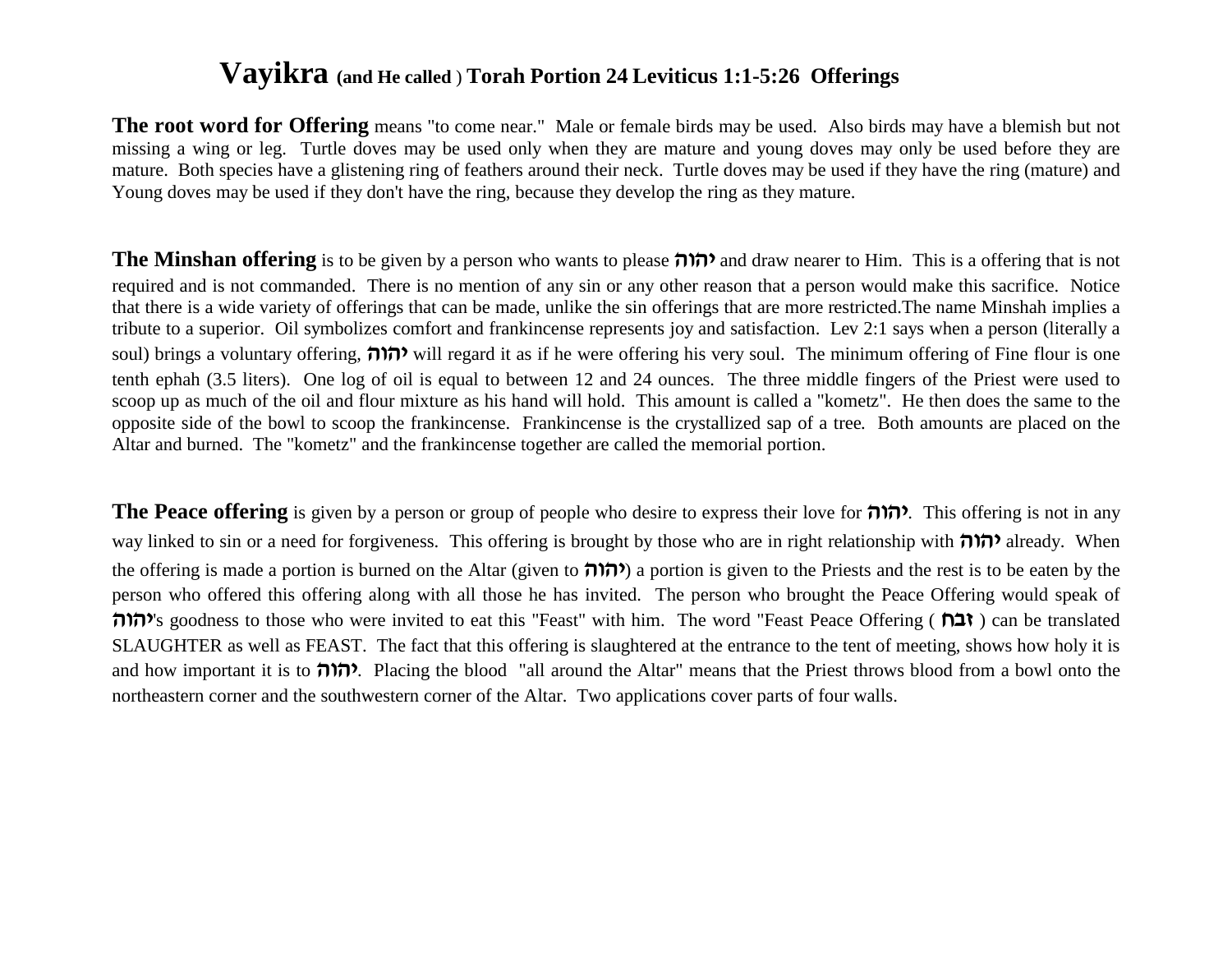**The Sin Offering** is required for unintentional sin. This offering does not provide a ritual for acts of rebellion against  $\eta$  and His commandments. These apply to negative commandments (thou shall not ...). The Kohen HaGadol (High Priest) must remain in the highest level of spiritual obedience. His failure brings spiritual consequences on the whole house of Israel. This offering is required for something that he did that it is commanded not to do. The seriousness of this transgression is evident by the required offering. The sin offering should be looked at as an error made by one who is trying to do the right thing, in other words one who missed the mark.

**The Guilt Offering** is given for specific intentional sins. These include breaking an oath, which implies that the person has brought a curse on themselves by what they have said. Example: If this is not true may I drop dead, etc. This could also apply if he failed to give testimony of a criminal act. This offering is also given when a person becomes ritually unclean. This could be caused by touching the dead body of an unclean animal but later he forgot that he had. Treachery against **dedi** includes not giving to the Priests an offering due to them. This is the same as stealing from  $\eta$  and a Guilt offering must be given as well as the value that was not given before, plus an additional twenty percent.

**The Hide** is not holy and is divided between the Priests on duty. **Forbidden fat** (**alg** ) is fat attached to the organs that are offered up to **להוה**. **Permitted fat** ( **שומן**) is fat that is in the meat and not attached to the organs that are offered up to יהוה. SALT has two (2) properties, It can be destructive in that it causes many materials to corrode and if in the soil it prevents plants from growing. It can be helpful by preserving food. The Salt Covenant teaches that the Altar service preserves those who do it properly but if neglected or performed improperly will bring destruction.

**The Omer** - The second day of Pesach (Passover) the first of the barley was harvested for the "First Fruits" offering of the Temple. The growing barley was marked for cutting before the first day of Unleavened Bread. A group of Priests would leave the Temple as the sun was about to set at the end of the first day of Unleavened Bread. They would go to the field within a Sabbath days journey and wait for the sun to set. They would then ask each other three times "has the sun set that we may cut this sheaf of barley." This was to be sure that they were not breaking the Sabbath. After they had all agreed they cut the barley and brought it back to the Temple where it was beaten with sticks to remove the grain without bruising it. The grain would then be placed in a pan with many very small holes in it and the grains would be passed over the fire. This made the grain hard enough to be able to grind it to very fine flour. The grain would then be ground all night until it was so fine that it would not stick to a persons hand when they put their hand in the flour. This flour was then mixed with water to make a dough and it was then taken and touched to the Altar. A memorial **portion** was then burned on the Altar. This dough was baked into bread and offered up to **DID**. No other barley of this years crop could be eaten until after this offering.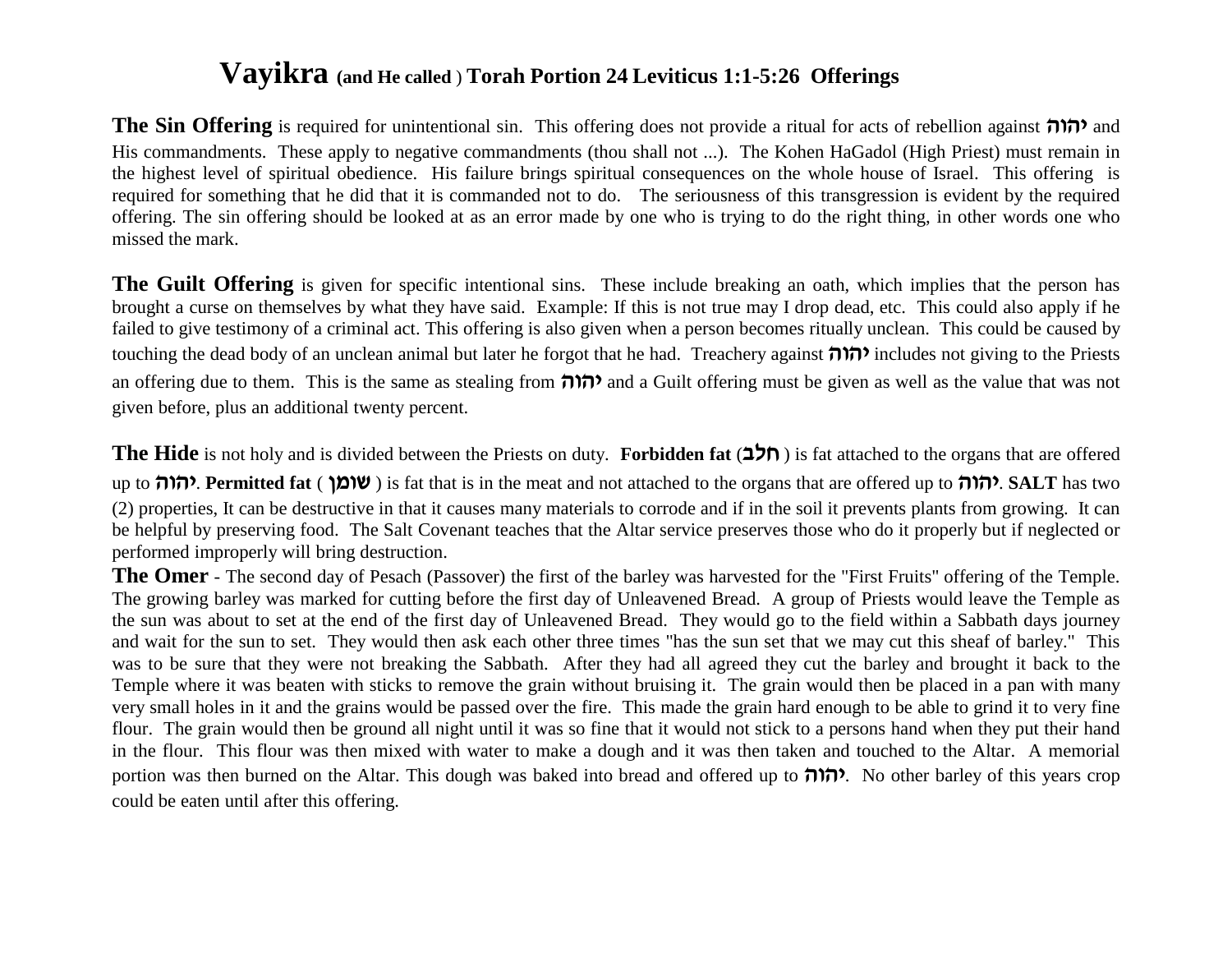#### **`hg Sin Offering (chet)**

**Goats for sin offerings** - My experience being around goats may not agree with the experiences of others who have raised them. I am sure there are those who love their pet goats and think they are the best animals to raise, however my contact with them has made me see how they are very much like immature self-centered people. Goats love grain and need to be fed some every day to maintain health however when you bring feed into their pen you have a very good chance that they will use their muddy front feet to walk right up your pants and shirt. This reminds me of people who want something that you have and will do anything necessary to take it from you. When you pour the feed in the feeding trough all the goats try to eat it at once. The larger goats butt the little goats driving them away from the feed. They crowd each other, even standing in the feed so that only the largest goats get to eat. This is somewhat understandable since they want to get their share but the part that is not so understandable is when you put more grain in the next feed trough they all leave the feed in the first trough and all crowd in the second trough. You would think that the little goats that were not able to eat would stay at the first trough and eat all they wanted, but they also move to the next trough. This reminds me of a certain group of people who try to keep up with the Jones. It dosen't matter that you have a nice house and a very reliable car, you have to buy the latest thing that other people have bought. When feeding goats hay, it must be kept off the ground or else they won't touch it. When they eat from a bale of hay they grab a mouthful and pull it away from the bale then drop most of it and it falls to the ground where it is never eaten. It is said that the best you can expect is for the goats to eat about two thirds of the hay. This might make you think that goats are very clean animals and don't want to put anything in their mouths that might have come in contact with manure or some other unclean thing. This might be a reasonable guess but their other habits prove this to not be the case. Goats poop where ever they are no matter what they are doing. They sleep out of the weather under a roof and will run to the shelter at the first sign of rain or even a slight breeze. When they go into their shelter they poop on the floor and if left on their own they will end up sleeping on a solid floor of three or four inches of poop. This also reminds me of people who seem to be prim and proper in public but in their homes you will find filth in what they read and watch. Another human characteristic that goats display is their reaction to a fence. They walk beside the fence pushing against it and causing it to bow outward all around their pasture. This reminds me of people who want to get as close to the ways of the world as they can without crossing the line. They are always inches away from being outside the will of the Father. Goats being the sin offering shows us that we need to share with others, keep our homes and lives clean of sin, don't chase after the lifestyle of the Jones and don't push the limits that Elohim has shown us in His word.